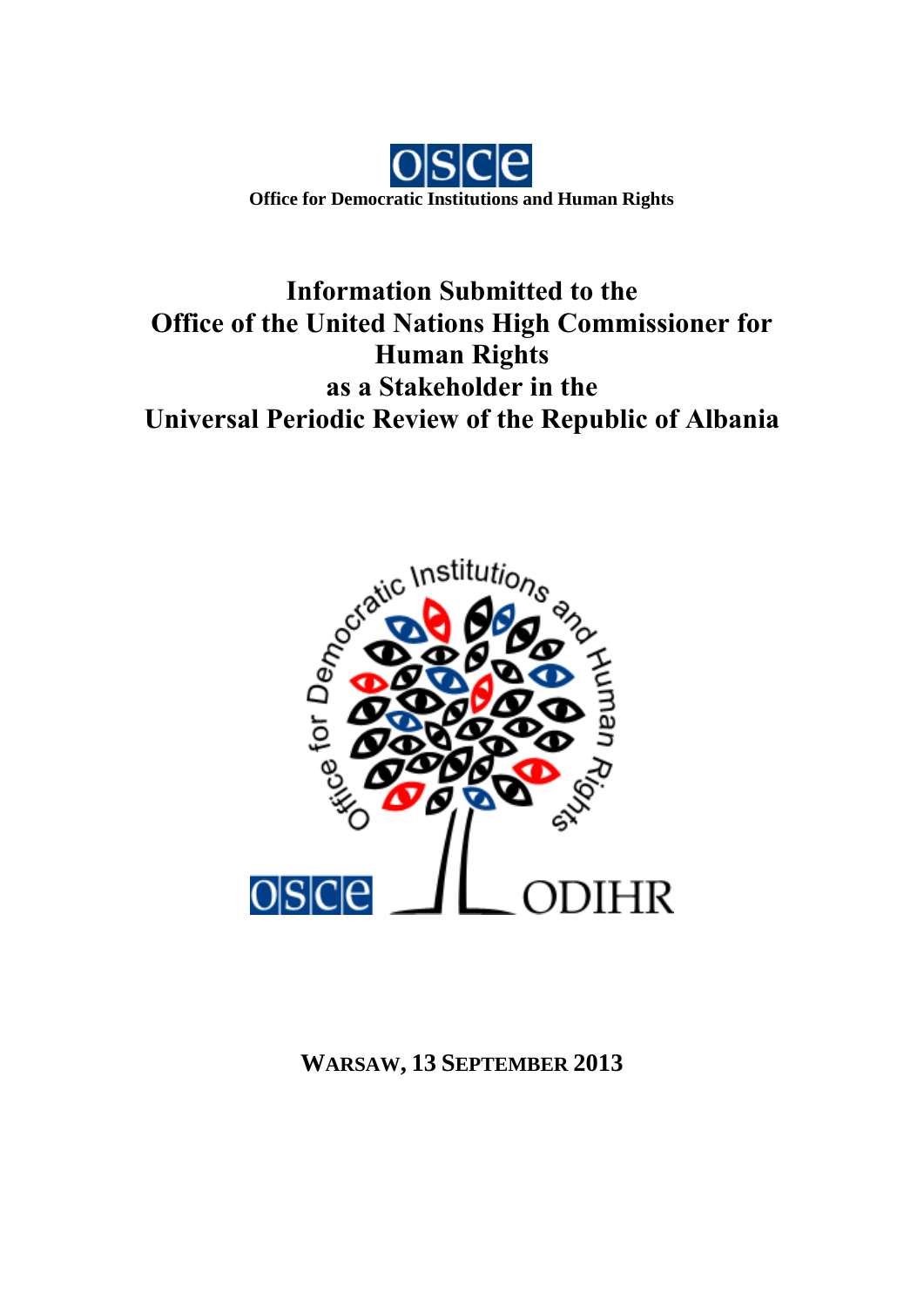**The following information is submitted by the Office for Democratic Institutions and Human Rights of the Organization for Security and Co-operation in Europe (OSCE/ODIHR) about an OSCE participating State or Partner for Co-operation under consideration in the Universal Periodic Review process:**

**Participating/Partner State:** The Republic of Albania

**UPR Session and Date of Review:** 19th Session, April-May 2014

## **Background**

The Republic of Albania has been a participating State in the Organization for Security and Co-operation in Europe (OSCE) since 1991 and has thus undertaken and recently reaffirmed a wide range of political commitments in the "human dimension" of security as outlined in relevant OSCE documents.<sup>1</sup> The OSCE Office for Democratic Institutions and Human Rights (OSCE/ODIHR) has been mandated by OSCE participating States, including the Republic of Albania, to assist them in implementing their human dimension commitments. OSCE/ODIHR assistance includes election observation and assessment activities as well as monitoring and providing assessments, advice and recommendations relating to the implementation of commitments in the fields of human rights, democracy, tolerance and non-discrimination, and the situation of Roma and Sinti in the OSCE area. The present submission provides publicly available country-specific information that may assist participants in the Universal Periodic Review process in assessing the situation in the Republic of Albania and its implementation of past recommendations, as well as to formulate new recommendations that may be relevant to enhancing the enjoyment of human rights and fundamental freedoms in the country.

## **Overview of this Submission**

Upon invitation, the OSCE/ODIHR deployed an Election Observation Mission (EOM) for the 28 June 2009 Parliamentary Elections, an EOM for the 8 May 2011 local elections, and a Needs Assessment Mission (NAM) for the 23 June 2013 Parliamentary Elections. Detailed information is summarized below and reports from these Missions are annexed.

OSCE/ODIHR contacted the authorities of the Republic of Albania for inputs for ODIHR's 2011 annual report on *Hate Crimes in the OSCE Region: Incidents and Responses.* However, as described below, the information was not submitted to ODIHR.

# **Elections**

1

#### **Parliamentary Elections, 28 June 2009**

<sup>1</sup> OSCE Office for Democratic Institutions and Human Rights, *Compendium of OSCE Human Dimension Commitments: Volume 1, Thematic Compilation (third edition)*[, http://www.osce.org/odihr/elections/76894](http://www.osce.org/odihr/elections/76894) and *Compendium of OSCE Human Dimension Commitments: Volume 2, Chronological Compilation (third edition)*, 2011, [http://www.osce.org/odihr/76895;](http://www.osce.org/odihr/76895) OSCE Summit Meeting, Astana 2010, *Astana Commemorative Declaration: Toward a Security Community*, 3 December 2010, <http://www.osce.org/cio/74985?download=true>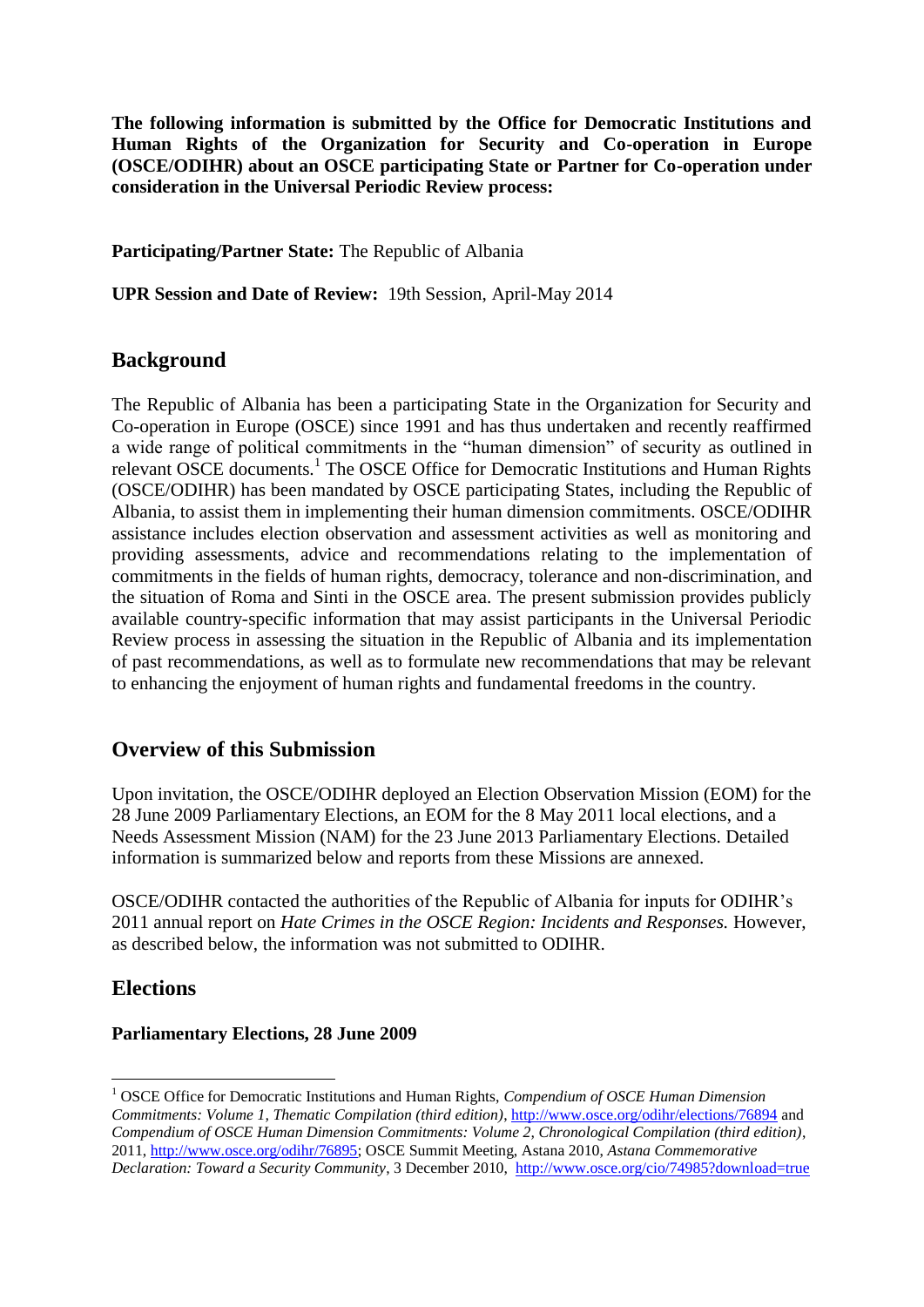Following an official invitation from Albania's Foreign Ministry, and based on the recommendation of a needs assessment mission (NAM), ODIHR deployed an election observation mission (EOM) on 8 May 2009 to observe the parliamentary elections on 28 June 2009.

The EOM was headed by Ambassador Audrey Glover of the United Kingdom and the mission consisted of 40 experts and long-term observers from 20 OSCE participating States, who were based in Tirana and 11 regional centers.

For election-day observation, ODIHR joined efforts with observer delegations from the OSCE Parliamentary Assembly, the Parliamentary Assembly of the Council of Europe, and the NATO Parliamentary Assembly. Altogether, some 395 observers from 38 OSCE participating States were deployed to monitor proceedings on election day.

According to the final report: "*While meeting most OSCE commitments, these elections did not fully realize Albania's potential to adhere to the highest standards for democratic elections. The conduct of democratic elections depends also largely upon the commitment of all Albanian political parties to respect the letter and the purpose of the law and to discharge their electoral duties in a responsible manner in order to preserve the integrity of the process.*" The full report, together with its recommendations, is annexed*.* 2

#### **Local Elections, 8 May 2011**

Following an official invitation from the Permanent Mission of the Republic of Albania to the OSCE, and based on the findings and conclusions of ODIHR's NAM, ODIHR deployed an EOM on 29 March 2011 to monitor the 8 May 2011 local elections.

The mission, headed by Jonathan Stonestreet, consisted of 15 international experts based in Tirana. In addition, 24 long-term observers were deployed throughout the country from 5 April 2011.

The final report noted: "*The local government elections were held in a political environment that was brought to a crisis point after violent clashes between anti-government demonstrators and police on 21 January 2011 resulted in four deaths. While the elections were competitive and transparent, they were highly polarized, with mistrust between political parties in government and opposition. As in previous elections, the two largest parties did not discharge their electoral duties in a responsible manner, negatively affecting the administration of the elections. Partisanship and acrimonious disputes within the Central Election Commission (CEC) during the preparation for the elections weakened its ability to overcome gaps and ambiguities in the Electoral Code collegially and effectively.*" The full report, together with its recommendations, is annexed*.* 3

#### **Parliamentary Elections, 23 June 2013**

Following an invitation from the authorities of the Republic of Albania to observe the 23 June 2013 parliamentary elections, based on the findings and conclusions of the ODIHR

 2 <http://www.osce.org/odihr/elections/albania/38598>

<sup>3</sup> <http://www.osce.org/odihr/81649>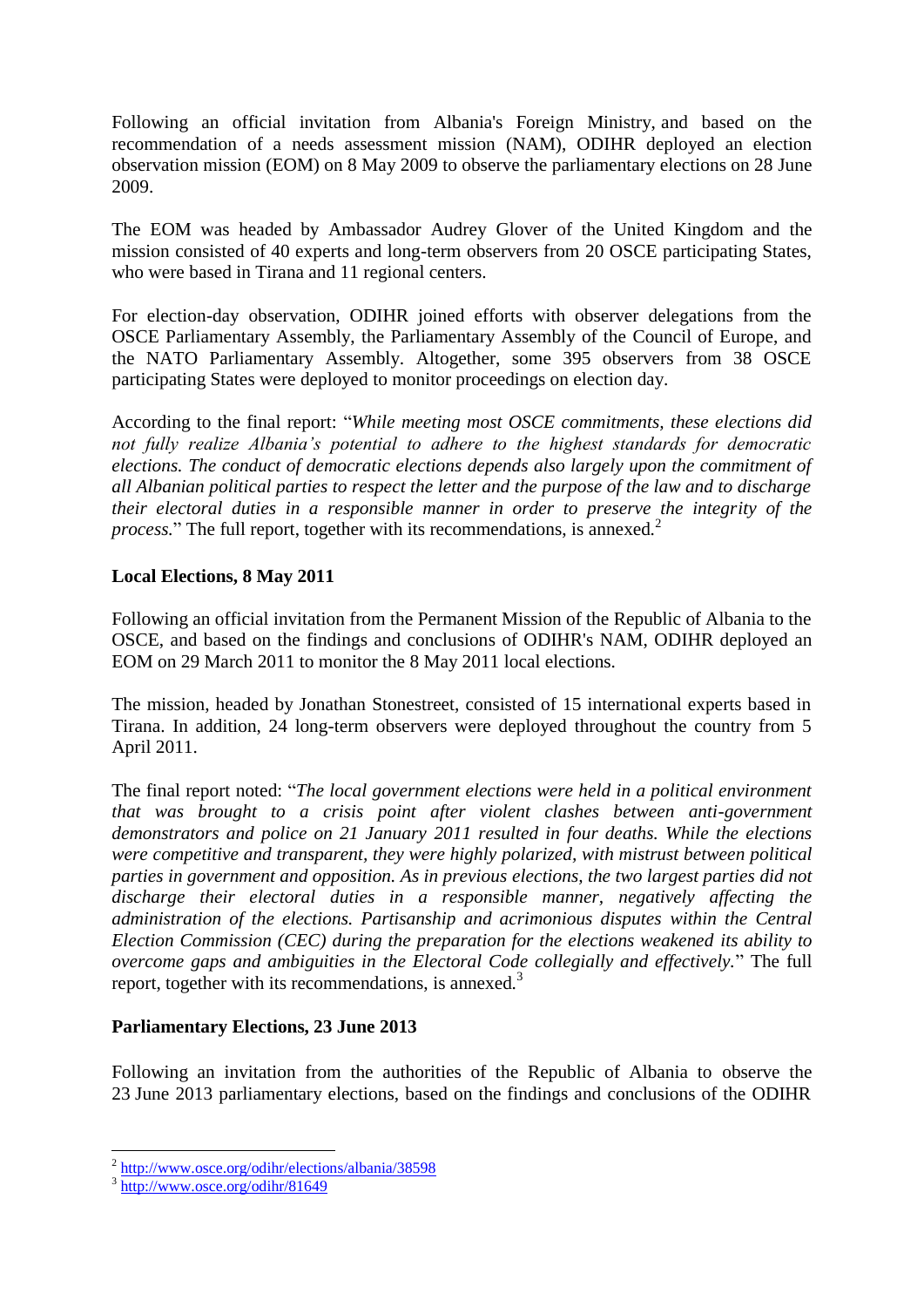NAM, and in accordance with its mandate, the ODIHR deployed an EOM for these elections. The full NAM report is annexed*.* 4

On 24 June 2013 the observers from ODIHR, OSCE PA and the Council of Europe's Congress of Local and Regional Authorities issued a preliminary statement that concluded that the parliamentary elections "*were competitive with active citizen participation throughout the campaign and genuine respect for fundamental freedoms. However, the atmosphere of distrust between the two main political forces tainted the electoral environment and challenged the administration of the entire electoral process. Voting proceeded well, albeit with procedural irregularities, but counting was delayed in many areas.*" The statement is annexed to this submission.<sup>5</sup>

The final report is forthcoming.

# **Election-related legislation reviewed by the OSCE/ODIHR**

Upon request by authorities of an OSCE participating State, the OSCE/ODIHR reviews draft or enacted legislation of OSCE participating States on electoral matters for its conformity with OSCE commitments and other international standards. The legal reviews and opinions are often produced in co-operation with the Council of Europe's Commission for Democracy through Law (Venice Commission). In the case of Albania, the OSCE/ODIHR has reviewed the election-related legislation in 2011:

#### **Joint Opinion on the Electoral Law and Electoral Practice of Albania (Opinion-Nr.: 641/2011, issued jointly by ODIHR and the Venice Commission on 19 December 2011)**

This opinion was prepared jointly by ODIHR and the Venice Commission and concluded that *"the Electoral Code of Albania provides a thorough technical foundation for elections. However, recent experience in the implementation of the Code shows that a number of improvements are still required in electoral legislation and practice."* This includes the appointment of members of the election commissions, clarification in vote counting procedures, as well as making provisions for media access and campaign finance regulation more effective. The full text of the joint opinion is annexed to this document.<sup>6</sup>

# **Legislation reviewed by the OSCE/ODIHR on human dimension issues (other than elections)**

Upon request by authorities of an OSCE participating State, an OSCE field operation or another OSCE institution, the OSCE/ODIHR reviews draft or enacted legislation of OSCE participating States on topics relating to the human dimension of security for its conformity with OSCE commitments and other international standards. The legal reviews and opinions, often produced in co-operation with the Council of Europe's Commission for Democracy through Law (Venice Commission), are available at www.legislationline.org. Basic

1

<sup>&</sup>lt;sup>4</sup> <http://www.osce.org/odihr/elections/100502>

<sup>&</sup>lt;sup>5</sup> <http://www.osce.org/odihr/elections/103068>

<sup>6</sup> <http://www.osce.org/odihr/86424>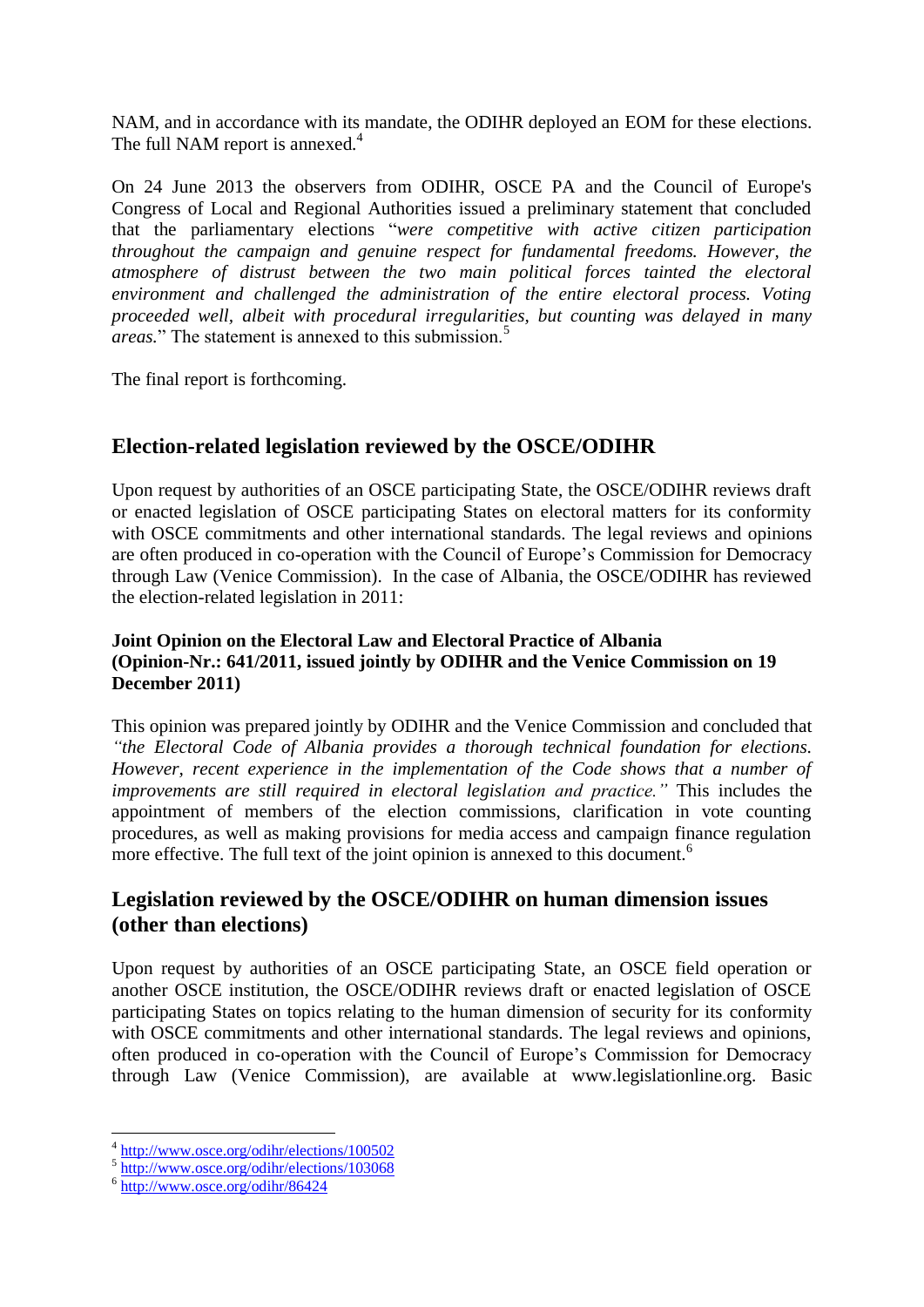information about the constitutional system and legislation of the Republic of Albania is also available in English on [www.legislationline.org.](http://www.legislationline.org/)

In 2009-2012, the following legal opinions (on topics other than elections) were issued on legislation or draft legislation of the Republic of Albania:

#### **Comments on the Draft Law of the Republic of Albania "On Freedom of Religion and Mutual Relations with the State" (Opinion-Nr.: REL - ALB/126/2009 (Adv Council on FoRB), issued on 15 January 2009)**

These Comments were issued by ODIHR upon the request by the Government of the Republic of Albania through the OSCE Presence in Albania. The Comments were prepared by the OSCE/ODIHR Advisory Council on Freedom of Religion or Belief (the "Advisory Council"), consisting of several scholars from diverse geographical, political, legal, and religious backgrounds who make recommendations on matters concerning religion and freedom of religion or belief. The Comments focused on the above draft Law and its compliance with relevant international standards and good practice relating to the protection of freedom of religion or belief, as also laid down in the OSCE/ODIHR-Venice Commission Guidelines for Review of Legislation Pertaining to Religion or Belief.<sup>7</sup>

The executive summary of the Comments states as follows "*The Draft Law of the Republic of Albania "On Freedom of Religion and Mutual Relations with the State" can be interpreted as guaranteeing far reaching freedom of religion or belief. It gives the basis for intense mutual co-operation between the State and religious organizations. In doing so, the draft law can be understood as respecting autonomy of religious organizations. Religious pluralism is made possible. In its basic approach and in general the law respects the requirements of equal treatment of religions if interpreted and applied in a consistent manner. However, the Draft Law in many of its provisions is unclear and confusing. This is especially the case in respect of defining the various religious organizations and their respective rights. In several cases, the relationship between general and specific provisions remains unclear. In many cases, provisions seem to be made repeatedly, but with differences in detail, so that it remains unclear what the exact meaning of the provisions is. The structures of many provisions and those of the draft law itself are often not easy to follow.*"

The draft law did not pass. The full text of the Comments is annexed to this document.

## **Tolerance and non-discrimination issues, including incidents of and responses to hate crime**

<u>.</u>

OSCE participating States have made a number of commitments to promote tolerance and non-discrimination and specifically to combat hate crime, and the OSCE/ODIHR supports states in their implementation of those commitments. As of 2011, 55 OSCE participating States including the Republic of Albania had appointed National Points of Contact on

<sup>&</sup>lt;sup>7</sup> The Guidelines were adopted by the Venice Commission at its  $59<sup>th</sup>$  Plenary Session (Venice, 18-19 June 2004), and were welcomed by the OSCE Parliamentary Assembly at its Annual Session (Edinburgh, 5-9 July 2004). The Guidelines have also been commended by the U.N. Special Rapporteur on Freedom of Religion or Belief, Report of the Special Rapporteur on Freedom of Religion or Belief to the 61<sup>st</sup> Session of the Commission on Human Rights, E/CN, 4/2005/61 para. 57. The major international instruments relied upon are excerpted in Appendix I of the Guidelines. Guidelines, Appendix I, pp. 31-51. The Guidelines are available at <http://www.osce.org/odihr/13993>